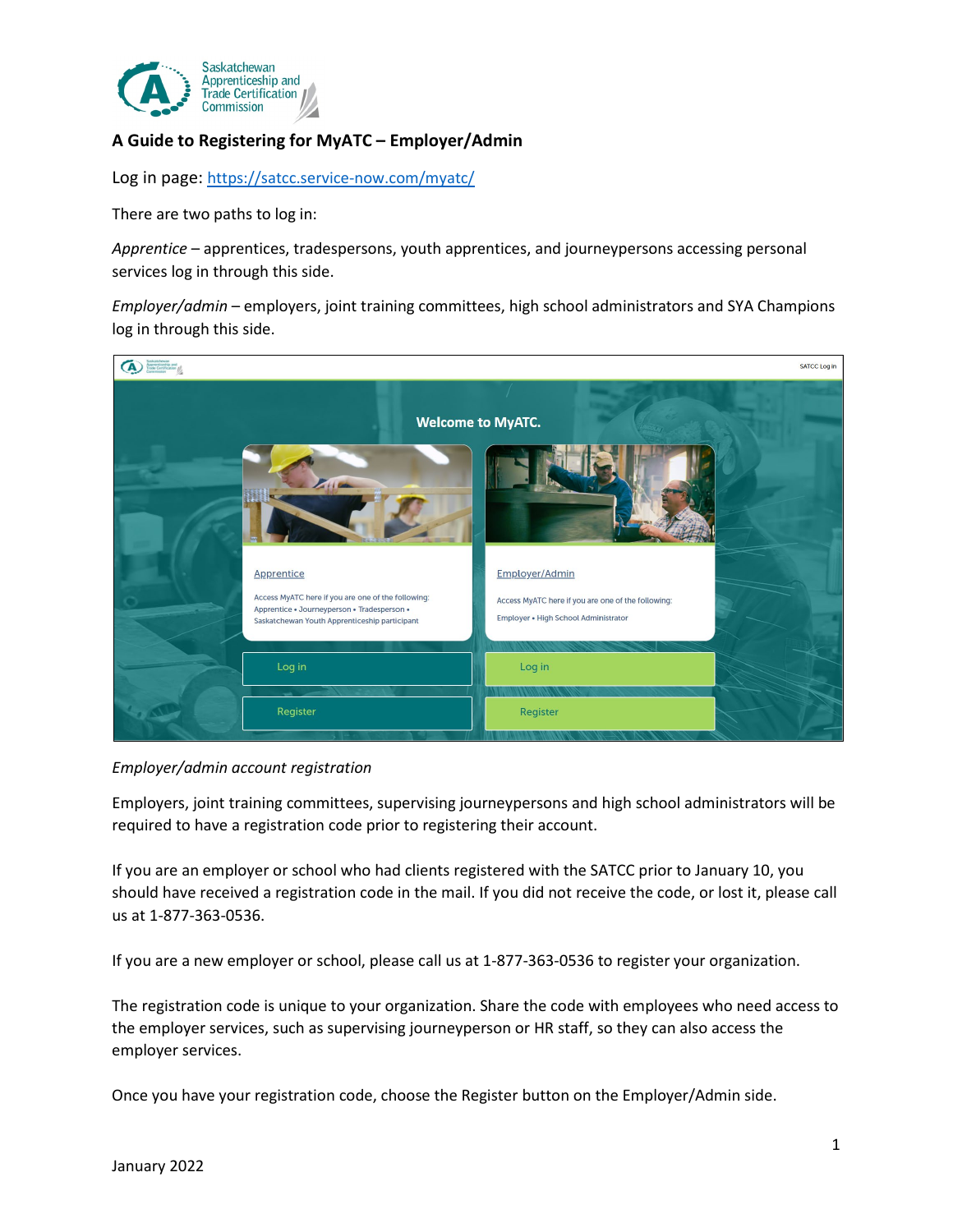| Saskatchewan<br><b>Apprenticeship and</b><br>Trade Certification |                                                                                  |  |
|------------------------------------------------------------------|----------------------------------------------------------------------------------|--|
| <b>Customer Registration</b>                                     |                                                                                  |  |
| <b>First Name</b>                                                | first name                                                                       |  |
| <b>Last Name</b>                                                 | last name                                                                        |  |
| <b>Business Email</b>                                            | business email                                                                   |  |
| <b>Registration Code</b>                                         | Your company registration code                                                   |  |
|                                                                  | □ I agree to the <b>Privacy Policy</b> and Community <b>Terms</b> and Conditions |  |
| reCAPTCHA verification                                           | A<br>I'm not a robot<br>reCAPTCHA<br>Privacy - Terms                             |  |
| Submit                                                           |                                                                                  |  |

Complete the form. Be sure you use an email address you have access to as you will be sent an activation email once you complete this form.

Multiple people in your organization can use the same registration code to make their own accounts that are linked to the organization.

# **Multi-Factor Authentication Set Up**

When first logging in to your account, employers will be prompted to set up multi-factor authentication. Multi-factor authentication adds an additional level of protection to confirm your identity and secure your account.

There are two ways of doing this – through a mobile app or by downloading a desktop computer authenticator.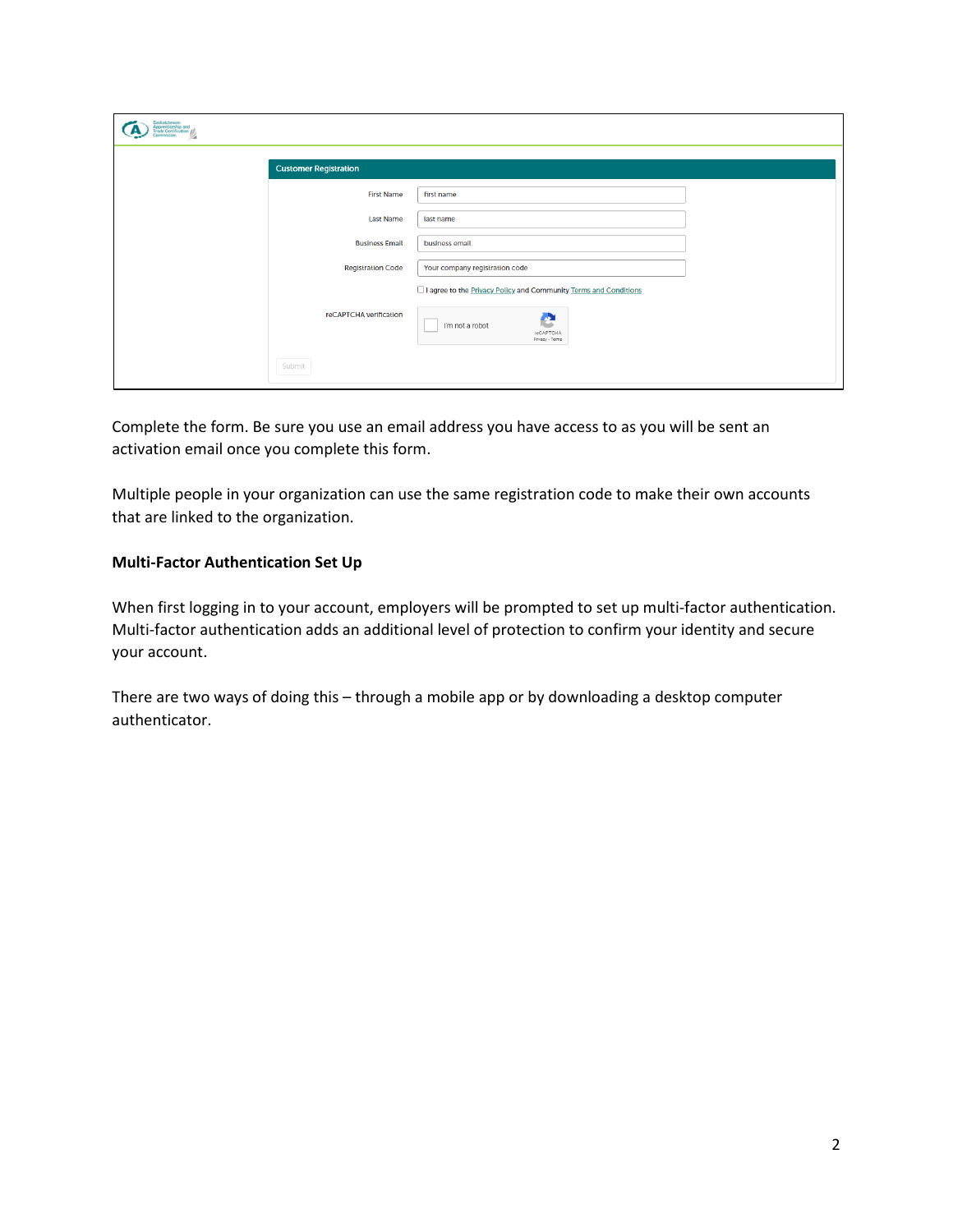# **Mobile App Download**

Follow the directions on the screen when logging in to register an authenticator app. If you do not have an authenticator application on your mobile device, you can download one from your device's app store. Supported applications include: Google Authenticator, Microsoft Authenticator, LastPass Authenticator, Duo, Authy, FreeOTP and Okta Verify. **Please note that the QR code below is an example and you must visit your login page to receive your personal QR code.**



Take a photo of the QR code with the authenticator application or manually type in the code in the application to pair your device.

Enter the code generated by the app and click "Pair Device" and log in. The application responds with a six-digit code that refreshes every 30 seconds.

If you entered the correct code, a message appears telling you that multi-factor authentication is set up. If you entered an invalid code, look for the code on your mobile device again as it may have refreshed, and enter the code that you see.

Multi-factor authentication will then be enabled for your user account. You will be prompted to use multi-factor authentication the next time you log in.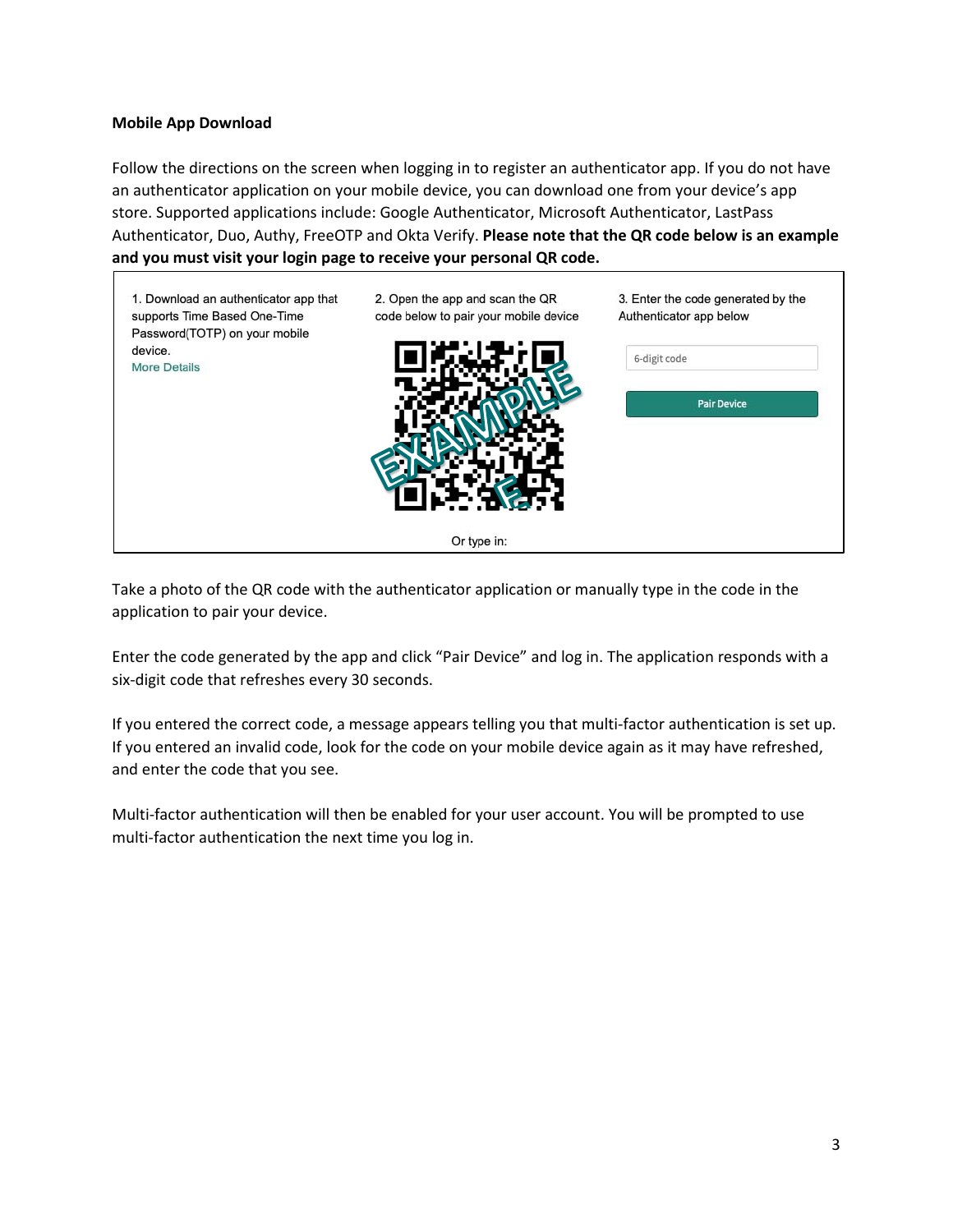#### **Desktop Download - Authenticator Google Chrome Extension**

Employer/Designates who choose not to use a mobile device for authentication can download the authenticator from Google to use with the Google Chrome browser.

- 1. Open Google Chrome browser
- 2. Search: "google authenticator for chrome"



3. Find the Chrome web store and google authenticator then click to open



4. Add to Chrome

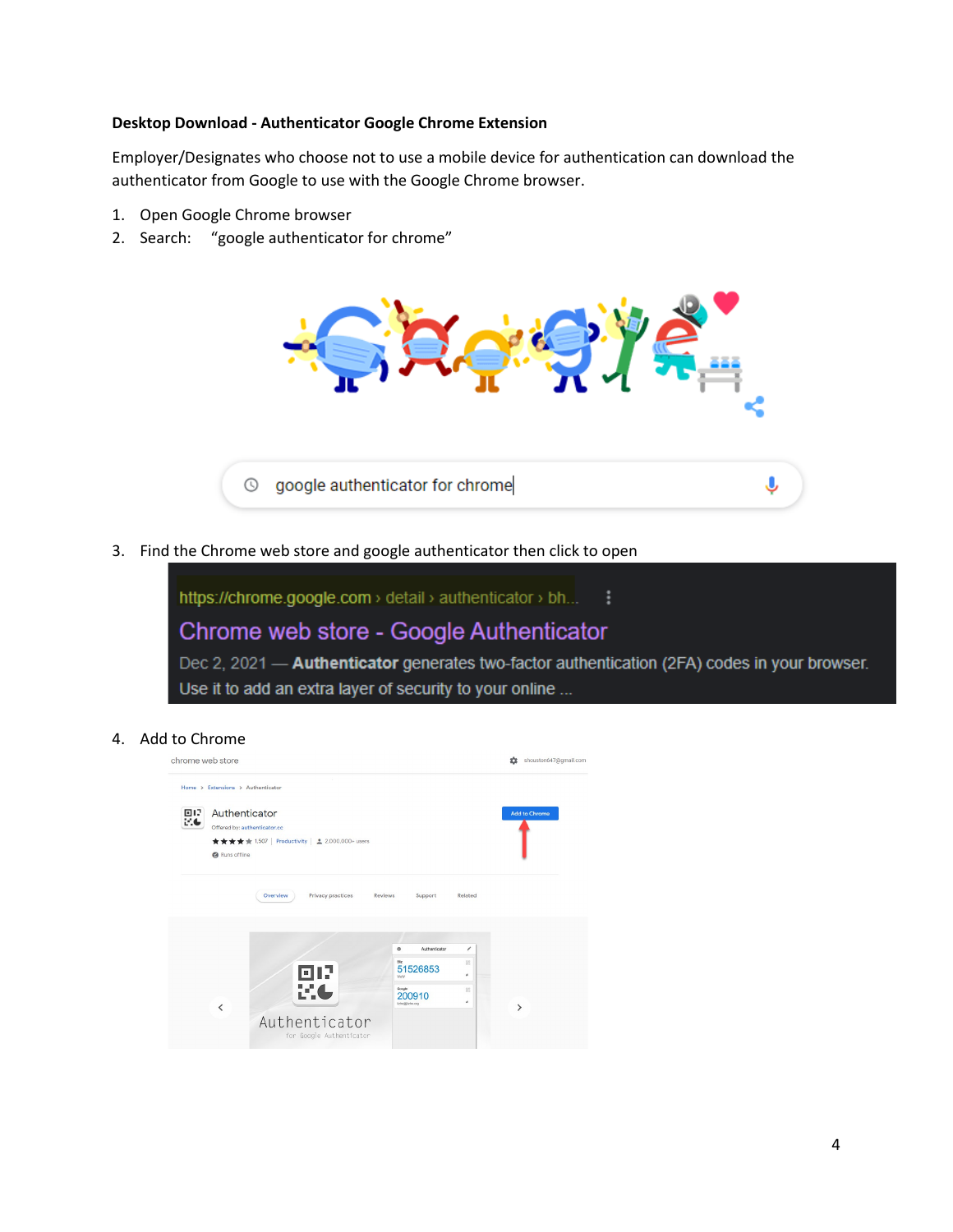### 5. Add "Authenticator"



Checking...

6. Pin the icon to the toolbar

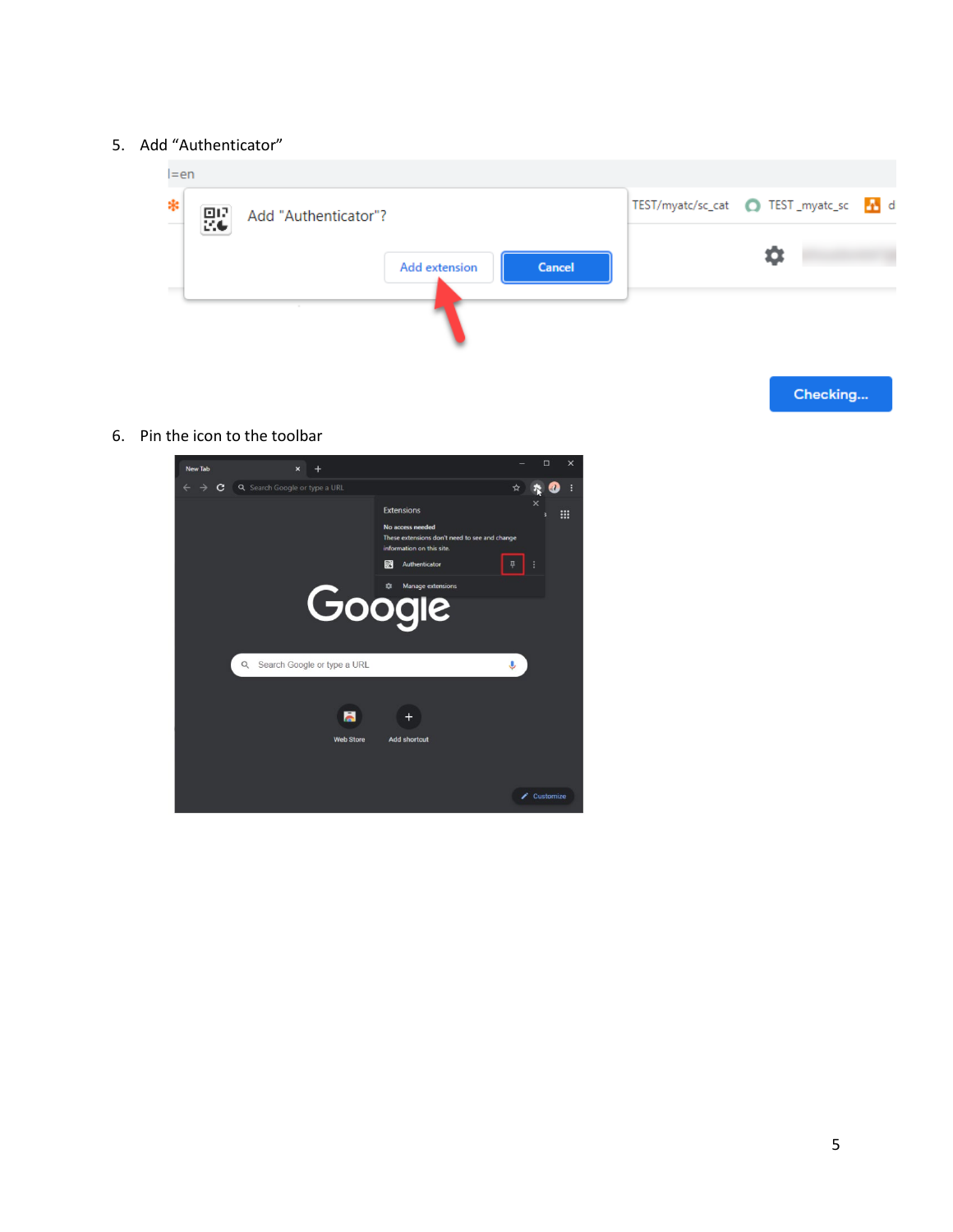# 7. Add a QR Code

- 7.1. Click the Authenticator Extension's icon in your browser ð × 號  $Q$  $[<sup>2</sup>]$ ☆ œ dia Authenticator  $\Xi$   $\theta$ **El** Reading list 壺 rks
- 7.2. Click the scan icon at the top right corner of the window



7.3. Click and drag to draw a square that completely covers the QR code



7.4. After the new account is added, you will see a new entry in the window.